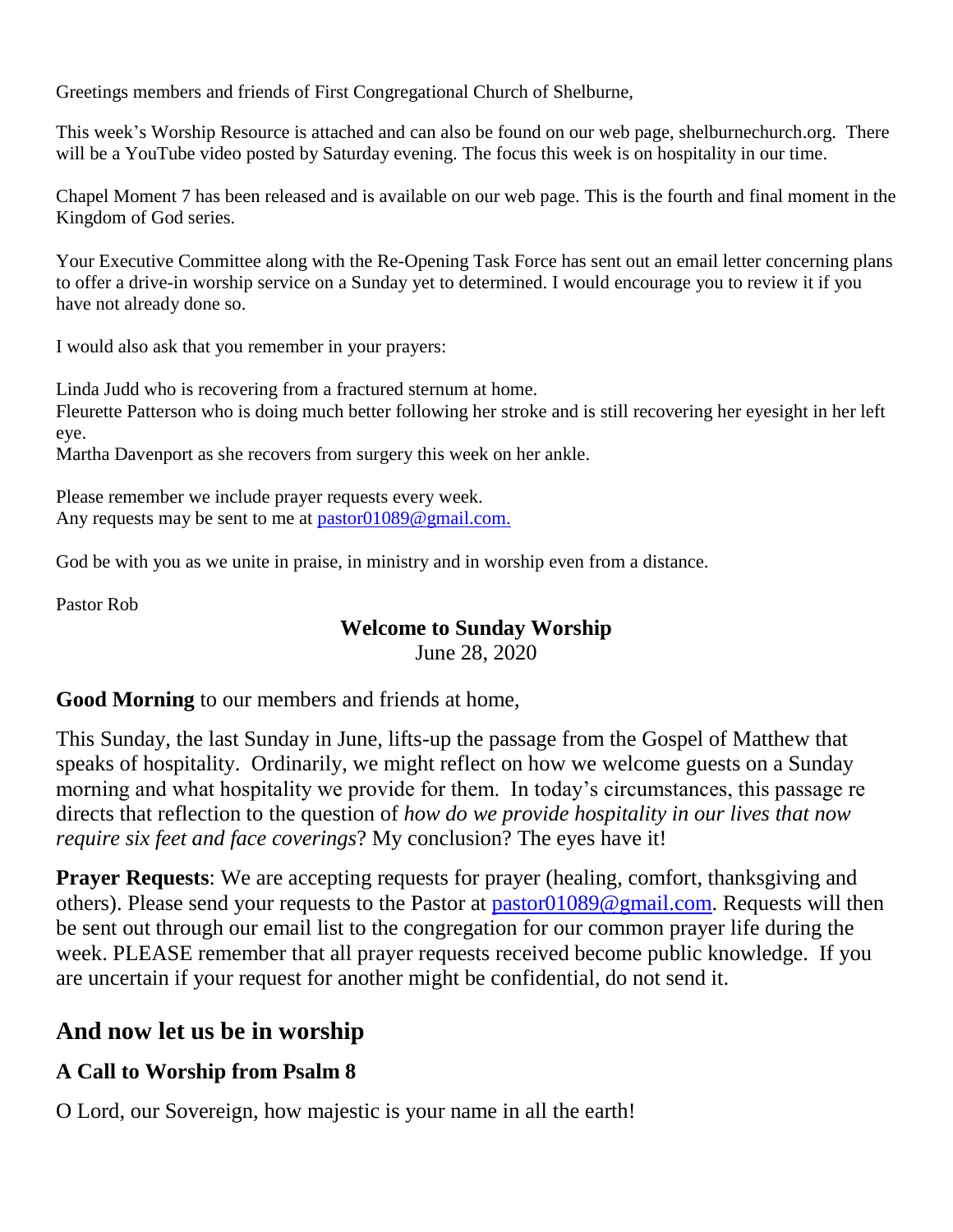When I look at your heavens, the work of your fingers, the moon and the stars that you have established; what are human beings that you are mindful of them, mortals that you care for them? O Lord, our Sovereign, how majestic is your name in all the earth!

## **Morning Prayer & Lord's Prayer**

Loving God, you have called us this day to be your hands and feet in this world. Grant us your guidance and your sustenance as we answer. Help us to become people of purpose, people of peace and people of power in Christ. May this day bring to us the gift of your Holy Spirit as we answer your call. In the sake of Christ who taught us to pray saying…*Our Father, who art in heaven, hallowed be thy name. Thy kingdom come, thy will be done, on earth as it is in heaven. Give us this day our daily bread and forgive us our debts as we forgive our debtors. And lead us not into temptation but deliver us from evil. For thine is the kingdom and the power and the glory forever. Amen.*

## **Prayers of the People**

This morning please remember:

Martha Davenport as she recovers from ankle surgery. Linda Judd as she continues to recover from a fractured sternum. Fleurette Patterson in her continued recovery in regaining sight in her left eye.

You may wish to add your own prayers for healing, prayers of thanksgiving, prayers for comfort and others during our time of meditation.

Gracious God, who in Jesus of Nazareth said, *come unto me, all who are weary and heavy laden.* Who said, *let the children come unto me*. Who said, *any who welcomes me, welcomes the one who sent me.* Who said, *I have been sent to feed the hungry, clothe the naked, comfort the afflicted and cheer the broken of heart*. We are most grateful, that you beckon to us, invite us, and welcome us into the one household of your love. That the weary and heavy laden may find your peace. That the children may experience your touch in their lives. That the hungry be fed, the naked clothed, the broken and afflicted comforted and healed. We are thankful, that in Christ, we are granted such unconditional love and extravagant hospitality.

From this household, O God, you do great work,

From this household, O God, you do great work through this congregation.

From this household, O God, your Spirit touches, heals, inspires, impassions, and ignites our hearts. Grant, O God, that as members of your house, that we may be channels of your peace. That we may beckon, invite, and welcome, all who seek your peace and your healing. That we may offer our hospitality in new ways and that those who seek will find you in our midst. Grant that in so doing, we come to see you in those we welcome. Loving God be with us in this time and place. Empower our ministry with the gifts of your Holy Spirit.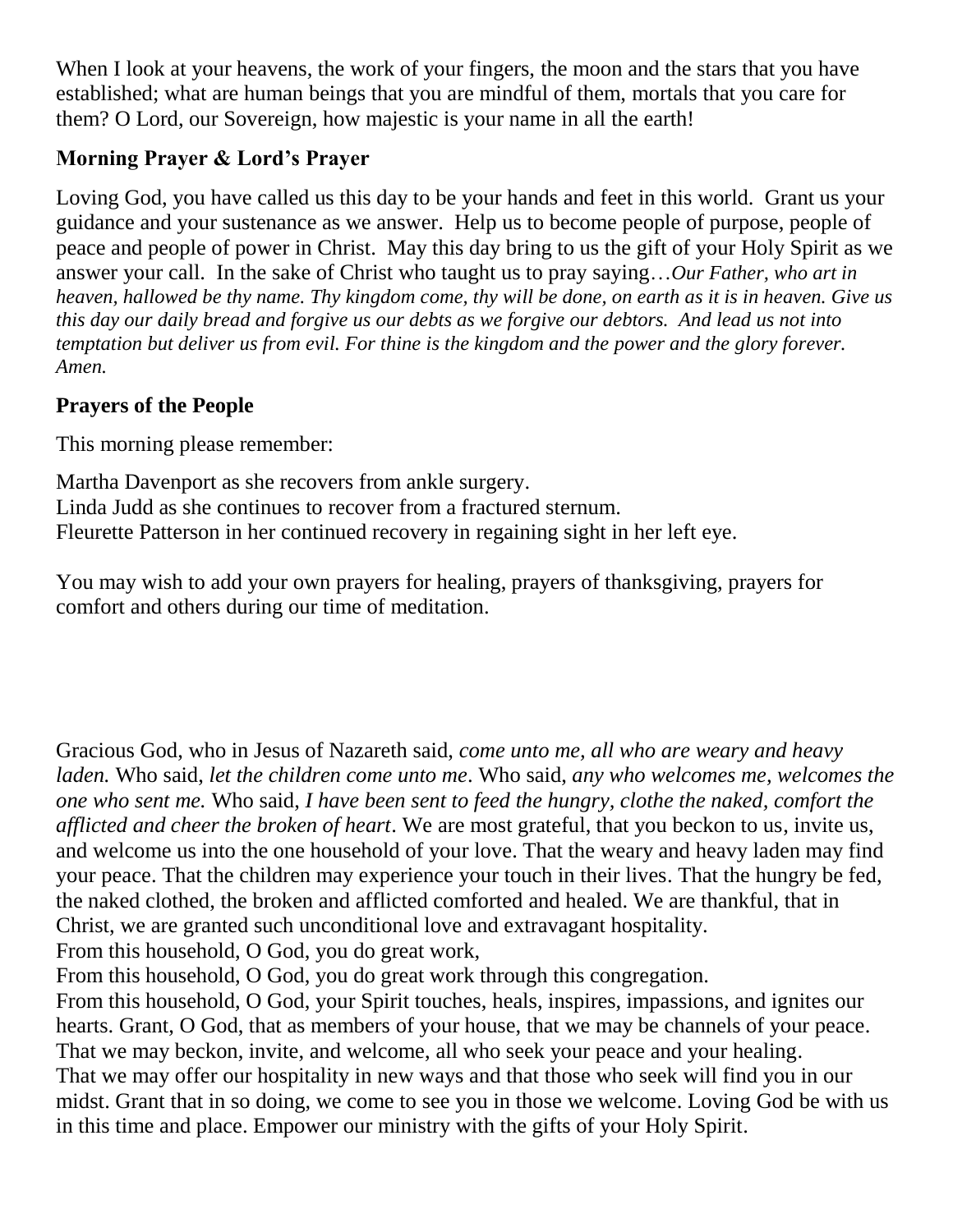And hear now these our prayers and the voices of our hearts, Be present to us, speak with us, in this time of mediation…(time for personal prayer and meditation). Hear our prayers, O God, for those in need of your healing touch, for Martha, Linda and Fleurette. Hear our prayers for those in need this day that are known only to you. And hear our prayers of thanksgiving for calling us to be your hands and your feet. Amen.

#### **Gospel Lesson:** Matthew 10:40-42

Today's Gospel lesson is a continuation of our reading from the Gospel according to Matthew two weeks ago. During Jesus' ministry, he had occasion to send his disciples out into the countryside to teach and preach and heal. The first time he does this, he takes the time to prepare them for what they will encounter and the manners they are to graciously extend in their journey. The entire instruction is laced with proper Christian etiquette. While the previous reading was from the beginning of that section, today's passage concludes Jesus' instruction to his disciples as they begin their ministries.

*Whoever welcomes you welcomes me, and whoever welcomes me welcomes the one who sent me. Whoever welcomes a prophet in the name of a prophet will receive a prophet's reward; and whoever welcomes a righteous person in the name of a righteous person will receive the reward of the righteous; and whoever gives even a cup of cold water to one of these little ones in the name of a disciple—truly I tell you, none of these will lose their reward.*

> After the reading, you may reflect on this passage and share your thoughts. There is a set of notes concerning this text for your reflection.

**Benediction:** Based on Psalm 86

We give thanks to you, O Lord, Our God,

with our whole hearts and voices, we declare

that we will glorify your name in all we say and in all we do.

And may your blessings by upon us this day and forever more. Amen

#### **Notes on the text**

When Jesus sent his disciples out into the world, he let them know that whoever welcomes you, welcomes me. I have a sense that one of the reasons the author of Matthew included this passage in his gospel is that it serves as a reminder to Christian communities. It reminds us that we are to welcome people when they come to us. To welcome the fellow Christian and the stranger. To welcome the prophet. To welcome the righteous and the less than perfect. To welcome the children. To welcome anyone who knocks on our doors. While Jesus' great commission sends us out into the world, go, he says, go, therefore, and make disciples of all the nations, baptizing them in the name of the Father, Son and Holy Spirit and teaching them all I that I have commanded you. This lesser known commission entreats us to be hospitable when we are at home in our church and in our own congregation. It's about hospitality. Hospitality may bring to mind visions of tea parties, genteel